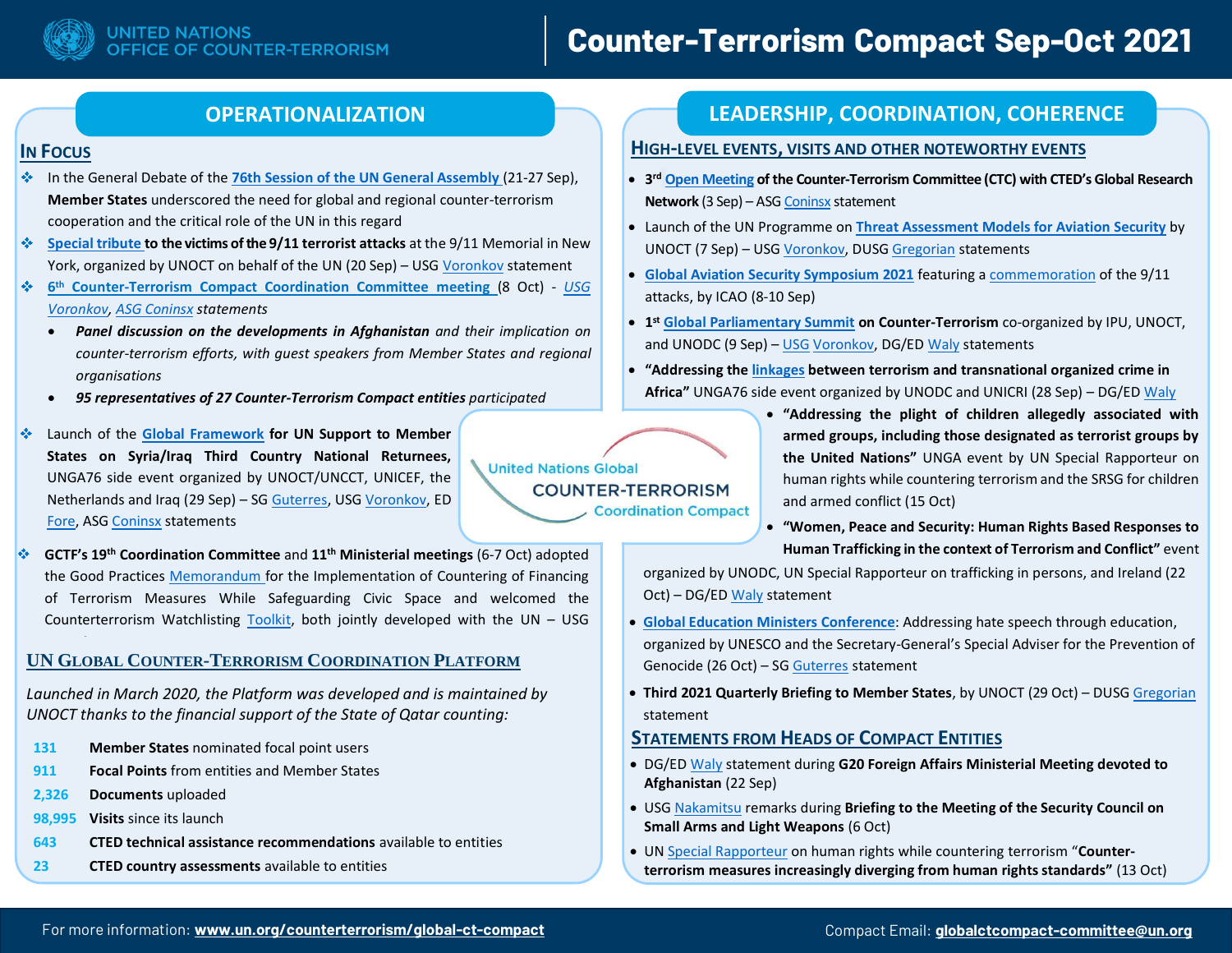

# **Counter-Terrorism Compact Sep-Oct 2021**

#### **NEW PUBLICATIONS FROM COMPACT ENTITIES**

- UNOCT-UNOD[C launch:](https://www.un.org/counterterrorism/events/launch-UN-manual-guidance-countering-kidnapping-and-extortion) updated version of the **UN Manual of Guidance for Countering Kidnapping and Extortion** (15 Sep) – DUS[G Gregorian](https://www.un.org/counterterrorism/sites/www.un.org.counterterrorism/files/210915_dusg_remarks_kfr_manual_launch.pdf) remarks
- Secretary General's annual **report** [\(A/HRC/48/28\)](https://www.ohchr.org/EN/HRBodies/HRC/RegularSessions/Session48/Documents/A_HRC_48_28_AUV_EN.docx) to the Human Rights Council on **reprisals** (17 Sep)
- **UNODC** [launch:](https://www.unodc.org/unodc/en/terrorism/latest-news/2021_unodc-launches-new-website-on-the-international-convention-for-the-suppression-of-acts-of-nuclear-terrorism-icsant.html) [website](https://www.unodc.org/icsant/) **the International Convention for the Suppression of Acts of Nuclear Terrorism** (30 Sep)- DG/ED [Waly](https://www.unodc.org/icsant/en/icsant-flyer.html) video message
- UNICRI-INTERPOL-World Economic Forum-The Netherland[s white paper:](http://213.254.5.198/sites/default/files/2021-10/A%20Policy%20Framework%20for%20Responsible%20Limits%20on%20Facial%20Recognition%20.pdf) **Responsible Limits on Facial Recognition** (5 Oct)
- UNODA: **2020 U[N Disarmament Yearbook](https://yearbook.unoda.org/2020/)** (11 Oct)
- UN Special Rapporteur on Human Rights while countering terrorism **report** [\(A/76/261\)](https://undocs.org/A/76/261) to the General Assembly (13 Oct)
- UNOCT-OHCHR [launch:](https://www.un.org/counterterrorism/events/launch-event-human-rights-international-borders-trainers-guide) **Human Rights at International Borders: A [Trainer's Guide](https://www.un.org/counterterrorism/sites/www.un.org.counterterrorism/files/hr_internationalborders.pdf)** (25 Oct) - [USG Voronkov,](https://www.un.org/counterterrorism/sites/www.un.org.counterterrorism/files/211025_usg_voronkov_remarks_launch_of_hr_at_intl_borders.pdf) [High Commissioner](https://www.ohchr.org/EN/NewsEvents/Pages/DisplayNews.aspx?NewsID=27698&LangID=E)  [Bachelet](https://www.ohchr.org/EN/NewsEvents/Pages/DisplayNews.aspx?NewsID=27698&LangID=E) remarks

### **COMPACT WORKING GROUP MEETINGS**

**9 working group meetings held in September-October, with the following highlights**:

- *UNOCT presented the outcomes of the Seventh Review of the UN Global Counter-Terrorism Strategy to working groups*
- 樂 *OHCHR continued briefings on the Human Rights Due Diligence Policy*
- **Section** *CTED presented the new matrix on the Platform hosting its technical assistance needs and recommendations*
- **Working group on PCVE:** special meeting "Updates from the field: UNDP-UNOCT joint PVE program in Southeast Asia"
- **Working group on Emerging Threats and Critical Infrastructure Protection (ETCIP**): special briefing by the Investigative Team to Promote Accountability for Crimes Committed by Da'esh/ISIL (UNITAD)
- **Working group on Resource Mobilization and Monitoring and Evaluation (RMME):** discussed the Donor Engagement Plan for the 2021-2022 Multi-Year Appeal, & the draft results of the Meta-Synthesis of evaluation under the Global Counter-Terrorism Strategy
- **Working group on Human Rights, Rule of Law and Victims of Terrorism** (**HRRoL-VoT**): OHCHR, UNOCT and UNICRI presented the finalized draft of the report *Human Rights Aspects to the Use of Artificial Intelligence for Counter-Terrorism*

## **GUIDANCE, RESEARCH, ANALYSIS JOINT PROJECTS AND CAPACITY-BUILDING**





9 completed

**Joint projects**

9 ongoing

with catalytic funding from UNOCT/UNCCT

*on priority and emerging issues such as biometrics, combating WMD terrorism, 'farright' violent extremism conducive to terrorism, challenges related to FTFs, terrorism financing, countering terrorism and human rights, gender mainstreaming, and gendersensitive screening, prosecution, and rehabilitation* 

#### **MULTI-AGENCY MEETINGS, PROGRAMMES AND PROJECTS**

- **7 th UN Counter-Terrorism Compact and GCTF partnership consultation** (28 Sep)
- [Launch](https://www.unodc.org/unodc/en/terrorism/latest-news/2021_unodc-launches-new-tool-on-mental-health-considerations-for-the-rehabilitation-and-reintegration-of-foreign-terrorist-fighter-returnees-and-their-families.html) of the **[eLearning course](https://golearn.unodc.org/lms/login/index.php)** on mental health considerations for the **rehabilitation and reintegration of FTF** returnees & their families by UNODC (2 Sep)
	- Third Principals Meeting of the **UN Biorisk Working Group**, cochaired by UNODA and WHO (1 Oct)
	- Launch of **["Connect & Learn" Platform](https://www.un.org/counterterrorism/events/launch-of-unoct-connect-and-learn-platform)** by UNOCT, in the margin of the UNGA76 (1 Oct)
	- International Expert Group [Meeting](https://www.un.org/counterterrorism/node/18699) on **Vulnerable Targets and Unmanned Aircraft Systems**, organized by UNOCT, UNAOC, UNICRI,

CTED, in the framework of the Global Programme on Countering Terrorist Threats against Vulnerable Targets (6-7 Oct) – US[G Voronkov,](https://www.un.org/counterterrorism/sites/www.un.org.counterterrorism/files/211006_usg_opening_remarks-egm_vulnerable_targets_and_uas.pdf) SR [Ní Aoláin](https://www.un.org/counterterrorism/sites/www.un.org.counterterrorism/files/remarks_of_the_un_sr_ct_hr_at_the_egm_vulnerable_targets_and_uas.pdf) remarks

- UNOCT signed an **MoU with [Mongolia](https://www.un.org/counterterrorism/sites/www.un.org.counterterrorism/files/20211007_mongolia_mou_signing_ceremony_press_release_final.pdf) and MoA with [Botswana](https://www.un.org/counterterrorism/sites/www.un.org.counterterrorism/files/20211018_usgvoronkov_statement_botswanamoasigningceremony_cttravel.pdf)** regarding partnership under the Countering Terrorist Travel Programme (7 and 18 Oct respectively)
- Virtual brainstorming on **Identifying innovative All-of-UN approaches to address the situation in Syria's Al-Hol camp** co-organized by UNOCT, CTED, OHCHR, and the Special Rapporteur on human rights while countering terrorism (11-12 Oct)
- Expert group meeting on the **Generation and collection of data pertaining to Violent Extremist Prisoners (VEPs)** co-hosted by UNOCT and UNICRI (18 Oct)
- **Ceremony of the Group of Experts on Human Rights and the Fight against Terrorism**, held by the Ministry of External Relations of Cameroon, as part of the UNOCT - OHCHR project "Training and Capacity Building of Law Enforcement Officials on Human Rights, the Rule of Law, and the Prevention of Terrorism" (21 Oct)
- [Launch](https://www.un.org/securitycouncil/ctc/news/data-disclosure-framework-ddf-unique-road-map-developed-help-tech-companies-respond-requests) of the **[Data Disclosure Framework \(DDF\),](https://sherloc.unodc.org/cld/en/st/evidence/ddf.html)** by UNODC and CTED (28 Oct)

**United Nations Global COUNTER-TERRORISM Coordination Compact** 

•